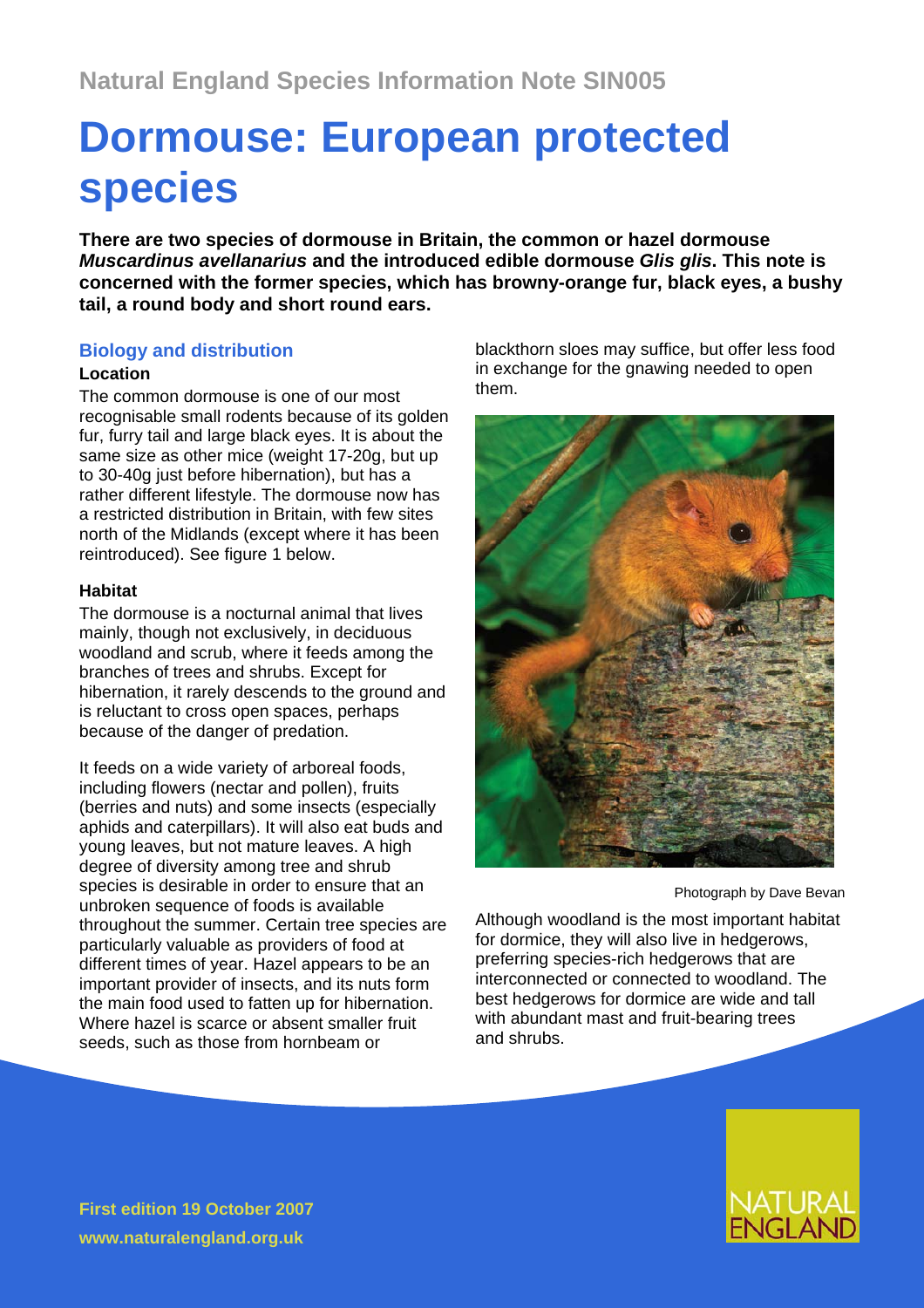#### **Lifecycle**

In autumn, usually early October, dormice hibernate in nests built just beneath the surface of the ground, often under moss or leaf litter. They remain in these nests until spring (late April or early May), surviving on fat laid down the previous autumn. During summer, dormice build nests in tree cavities or in shrubs. Nests are usually woven from shredded honeysuckle bark or, if this is not available, grasses or leaves.

### **Legislation**

The dormouse is strictly protected under the Wildlife & Countryside Act 1981 (as amended) and the Conservation (Natural Habitats &c.) Regulations 1994 (as amended). The deliberate capturing, disturbing, injuring and killing of dormice is prohibited, as is damaging or destroying their breeding sites and resting places (note that this is a simplified summary of the legislation; see other texts for details).

#### **Issues**

#### **Dormice and farming**

Common farming operations can have both positive and negative effects on dormice. Woodland and hedgerow management can sustain suitable habitat. Conversely, many farming activities could kill individual dormice or damage resting places. However, so long as there is no large scale loss of high quality habitat, small scale losses of dormice or their resting places is unlikely to compromise populations.

If an activity is likely to result in an offence (such as disturbing dormice), there are several options to proceed lawfully:

- Avoid carrying it out.
- Follow good practice guidance on methods or timing to reduce the chance of committing an offence.
- Obtain a licence to allow otherwise unlawful activities.

A licence application would need to demonstrate that (1) the authorised activities are for a specified purpose (most commonly over-riding public interest or conservation), (2) there is no satisfactory alternative, and (3) the activities would not compromise the conservation status

of the species. Some activities would require habitat creation to offset damage or destruction, in order to meet the third test. Licensing is generally more appropriate to land-use change or development than routine farming operations.

#### **Dormice and agri-environment schemes**

For agri-environment agreements (eg Environmental Stewardship), ensuring the optimal timing and scale of work will generally be the best approach, (as avoidance may not be compatible with the aims of the agreement).

As a general guide, hedge and woodland work is best carried out during November to February when dormice are likely to be hibernating below ground. This will be particularly important for options such as:

- Maintenance of hedgerows of very high environmental value (HB12)
- Maintenance and restoration of woodland (HC7, HC8)
- Maintenance and restoration of successional areas and scrub (HC15, HC16)

Where the scrub is close to ancient woodland it may be being used by dormice, in which case scrub management to restore grassland (capital items SA, SB, SC and SS) will also need to be timed accordingly.

Entry Level Stewardship and Higher Level Stewardship can support dormouse conservation by maintaining suitable habitats or providing new ones. Prescriptions involving tree or hedge planting can use species listed below (provided this is consistent with other local considerations).

Hazel (the principal source of food for fattening up prior to hibernation), honeysuckle (the finely shredded bark is the preferred nesting material), oak, bramble, sycamore, ash, wayfaring tree, yew, hornbeam, broom, sallow, birch, sweet chestnut, blackthorn, hawthorn.

To produce the most suitable hedges for dormice, management should aim to produce thick bushy hedges that are 3 to 4 metres high. These are likely to only need cutting every third year or less and ideally one third of hedgerows should be left 7 to 10 years between cutting as